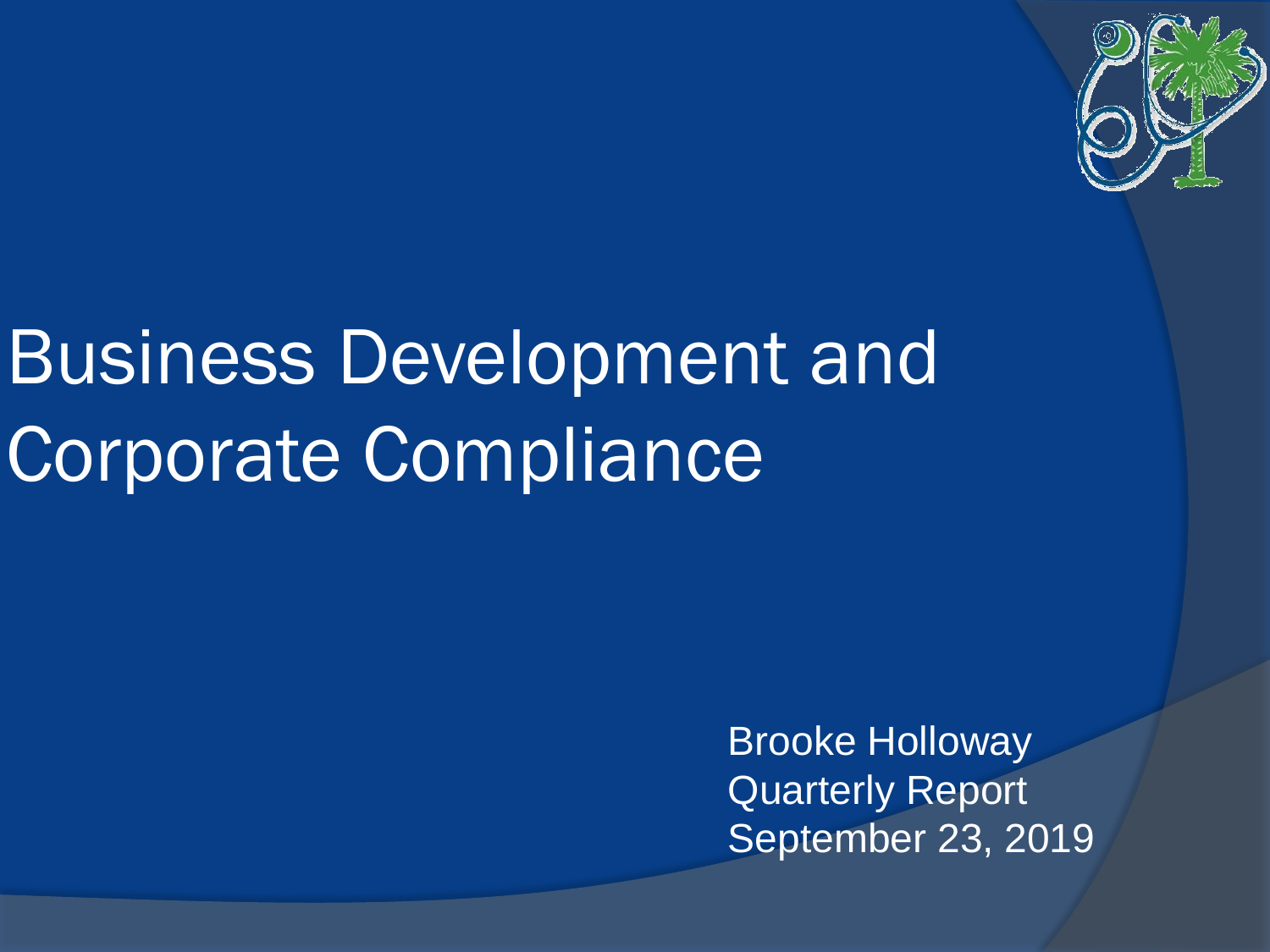## HR Update (Metrics)

Since June 24 (Last Report)

- 13 New Hires (currently working)
	- o 5 Clinical Support Staff
	- 2 Patient Service Representative
	- 2 Customer Service Representative
	- 3 Physicians (1 is PRN)
	- 1 Nurse Practitioner

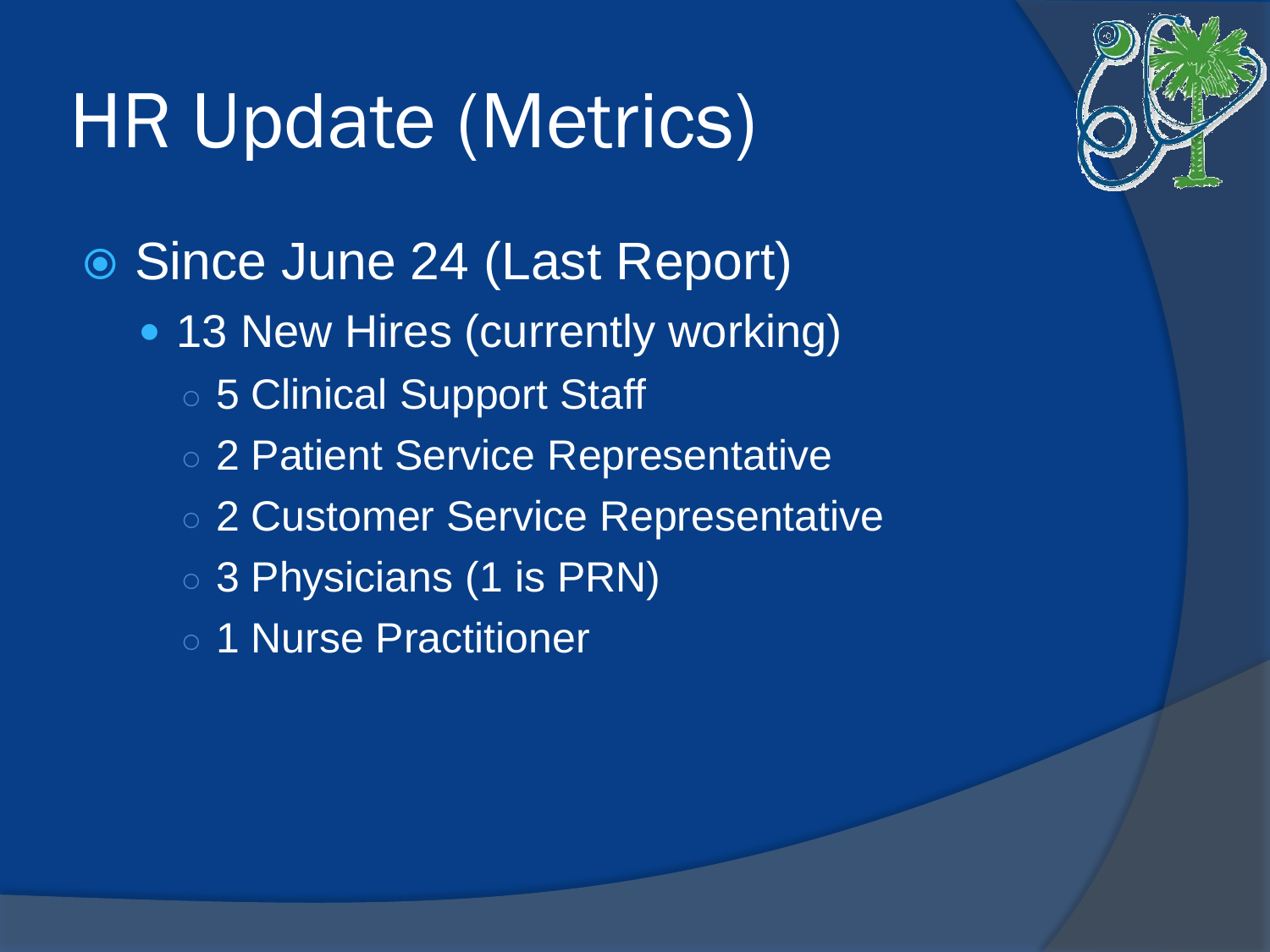# HR Update (Metrics)

- Since June 24 (Last Report)
	- 7 Separations
		- 6 Voluntary/1 Involuntary
			- 5 Clinical Support Staff
			- 3 Customer Service Representative
			- 1 OB/Gyn (Dr. Goldstein)

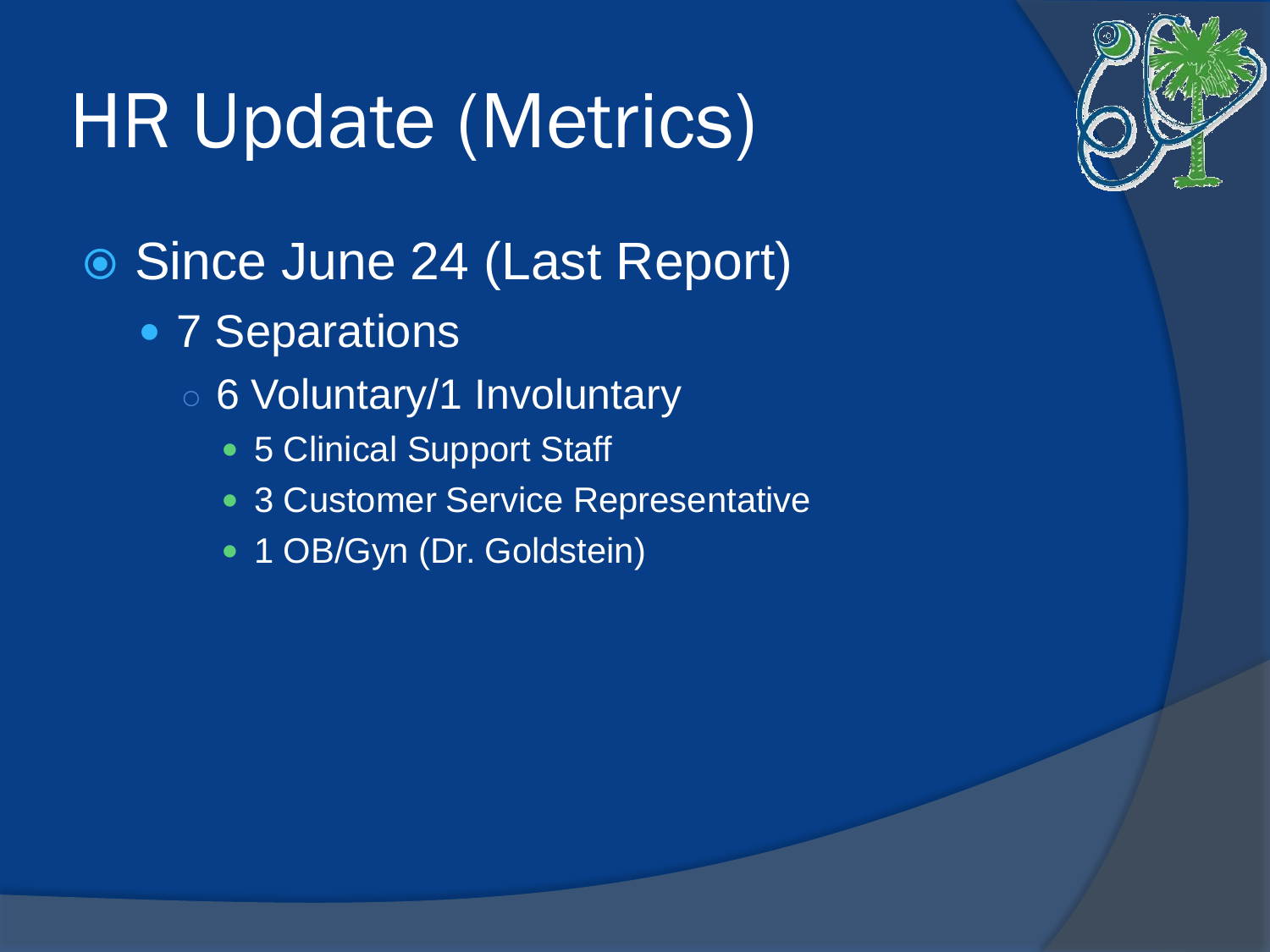- OSV Preparation
	- Kacie and Shelley working on Credentialing/Privileging and Recruitment/Retention
	- Rachel working on ensuring compliance with staff training requirements
		- Deferring full "safety week" until December due to EPIC conversion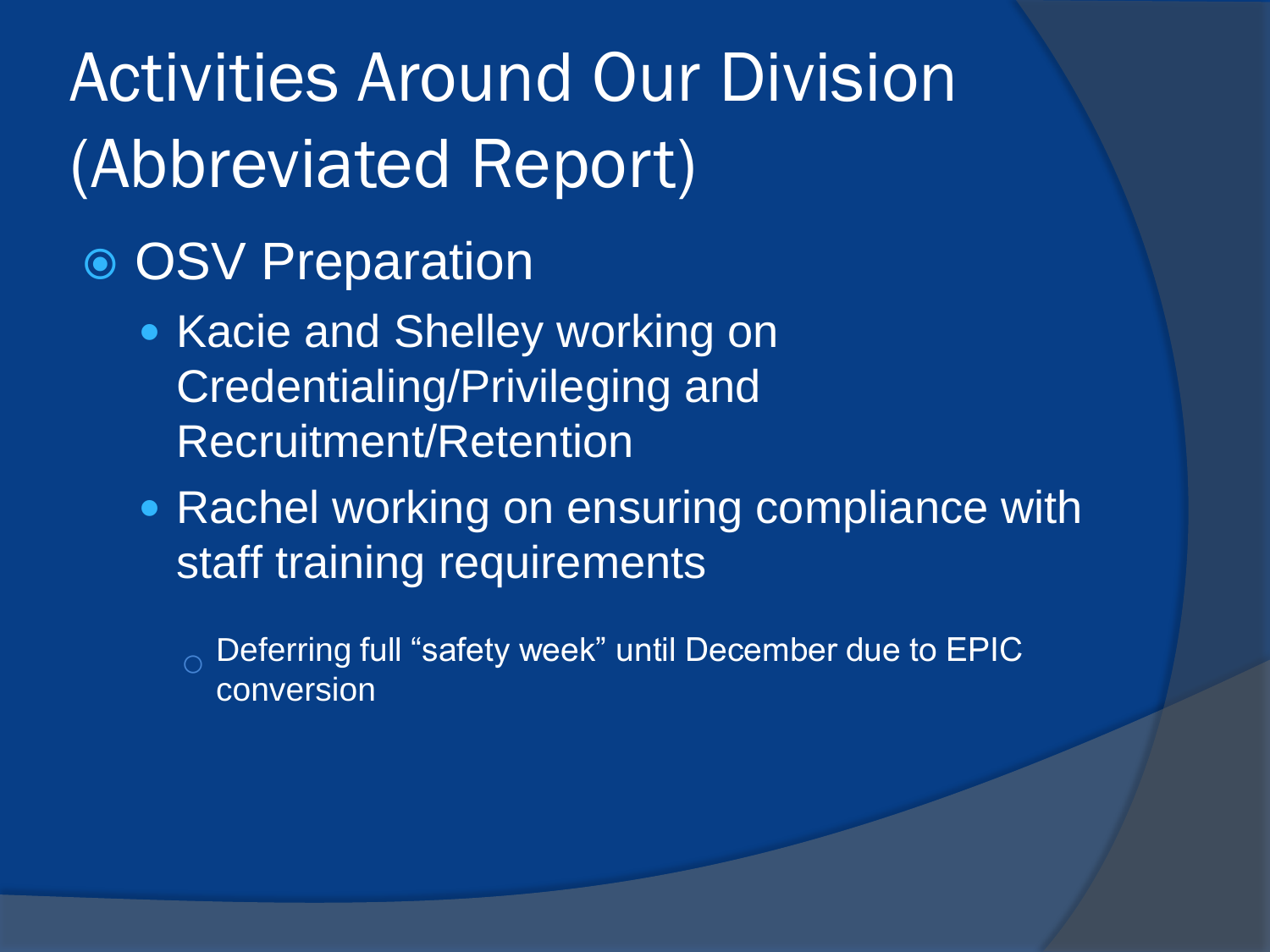- OSV Preparation
	- Biweekly Meetings
	- Adding documents that must be provided two weeks prior to site visit to the Document Box as they are received
	- Time to start collecting and organizing the documents, records, etc. that have to be provided to the reviewers upon their arrival on November 5<sup>th</sup>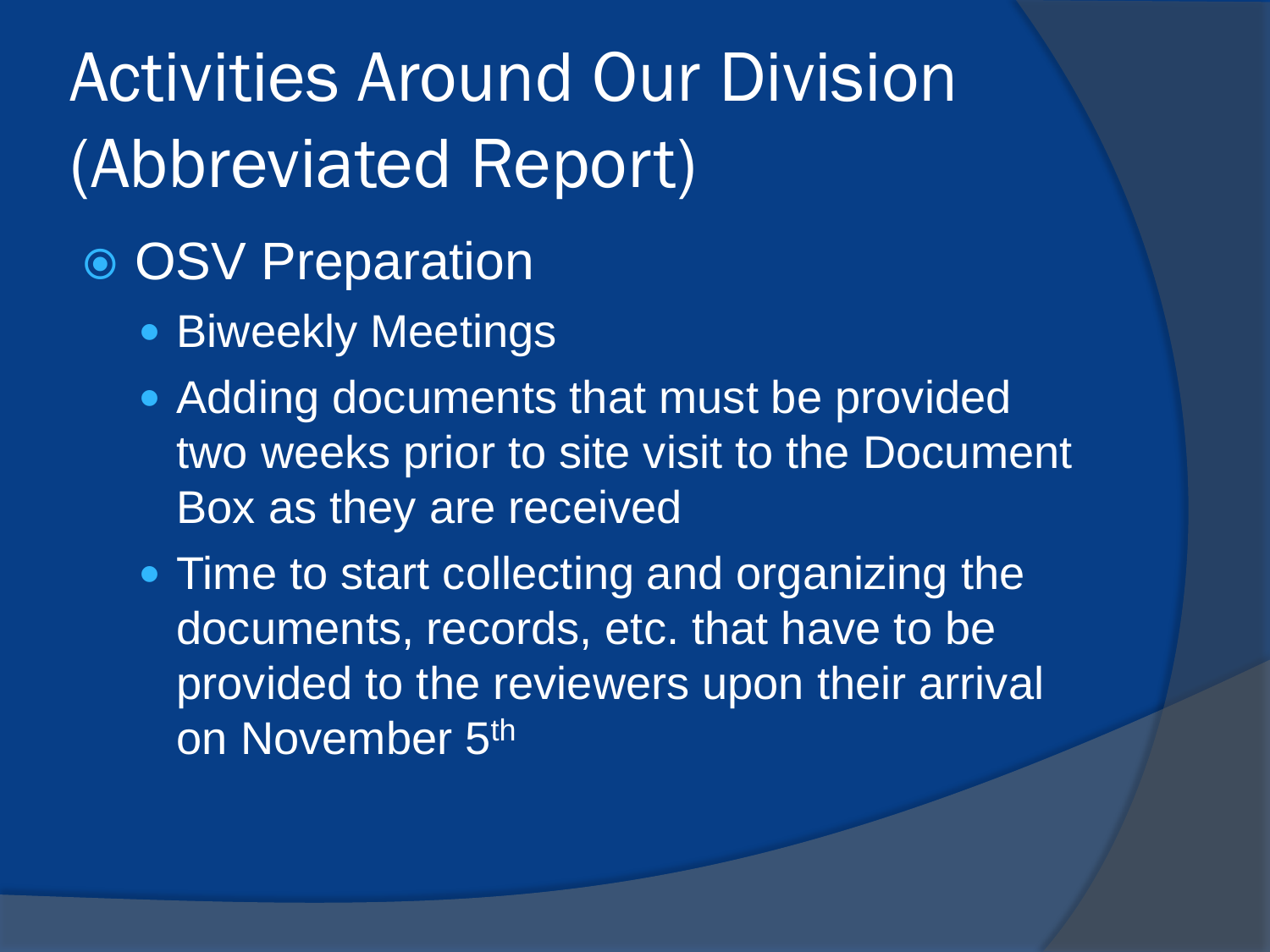- Patient Satisfaction (Rachel)
	- **Final stages of developing survey document**
	- **Survey document being translated into** Spanish
	- **Survey process to be initiated at all sites** prior to start of OSV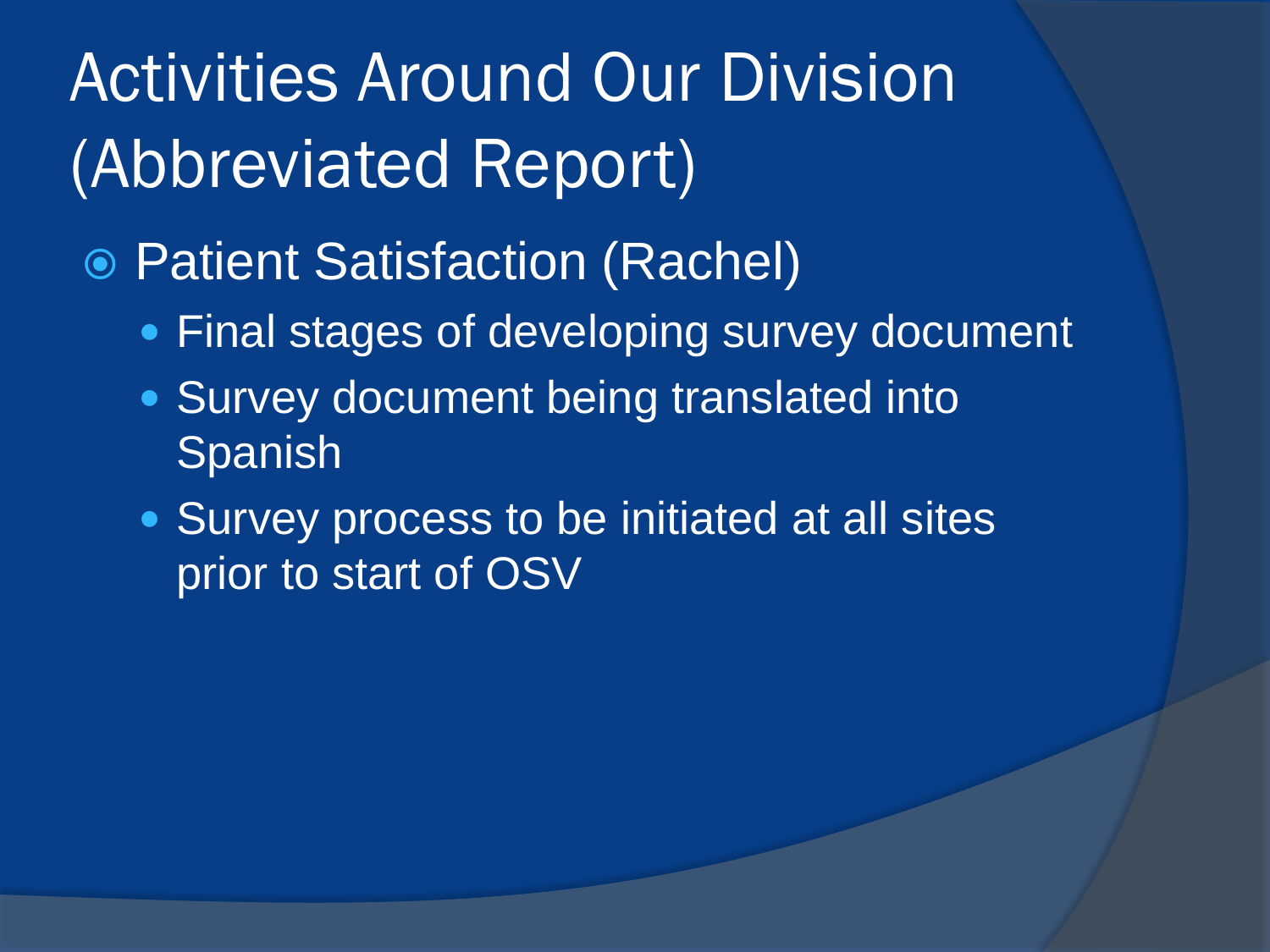#### **◎ Recruitment**

• Continuing to work on fine-tuning the recruitment process(es) for providers. Monthly meetings held for family medicine and pediatric provider recruitment.

#### **◎ Retention**

- Series of meetings being held and conversations being add among all stakeholders to improve the hiring and onboarding processes.
- In process of collecting data on clinical support staff satisfaction via a dedicated survey.